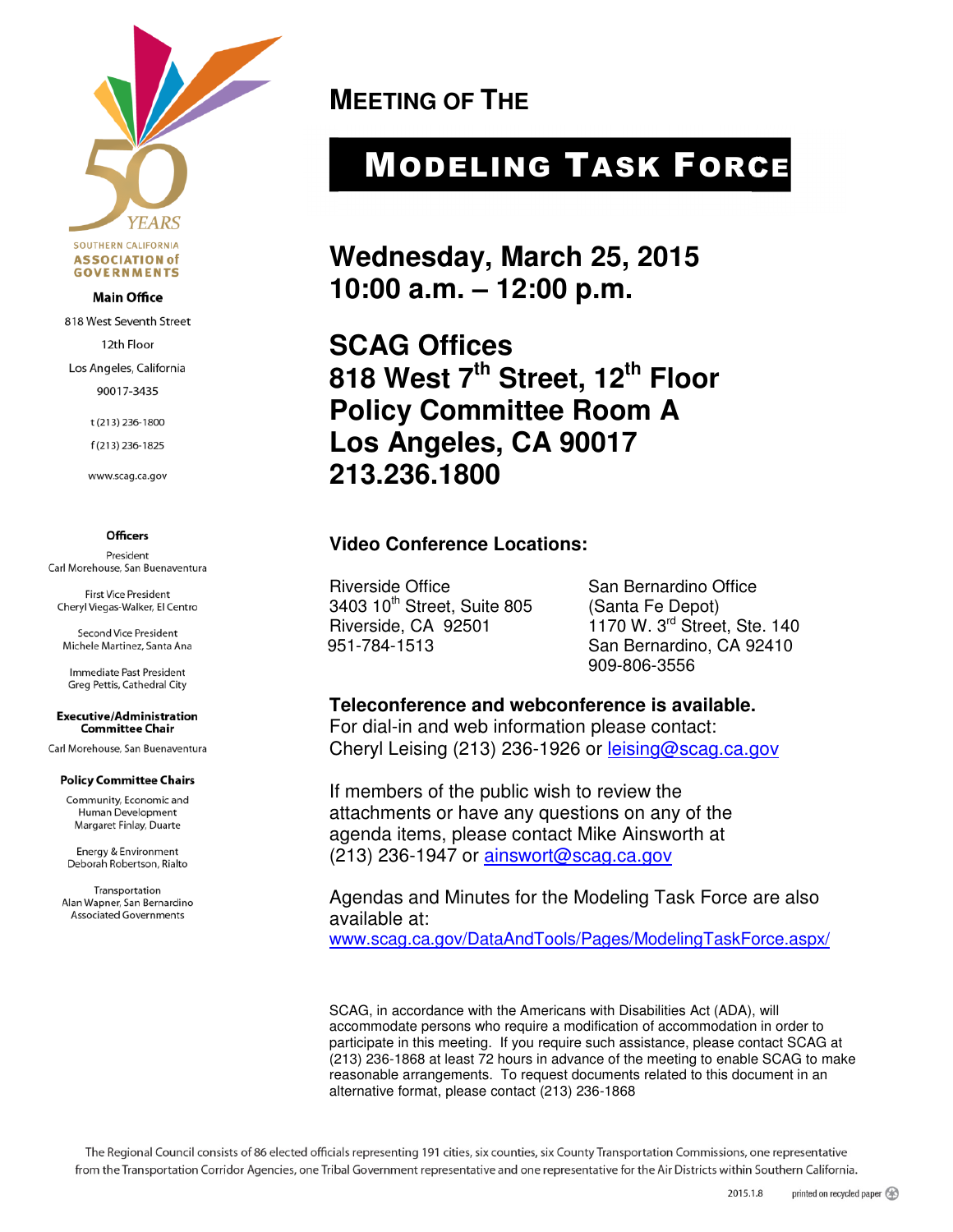## **AGENDA**

"Any item listed on the agenda (action or information) may be acted upon at the discretion of the Committee".

#### 1.0 CALL TO ORDER AND INTRODUCTIONS Brian Smolke,

#### **2.0 PUBLIC COMMENT PERIOD**

 Members of the public desiring to speak on an agenda item or items not on the agenda, but within the purview of this Task Force, must fill out and present a speaker's card to the Assistant prior to speaking. A speaker's card must be turned in before the meeting is called to order. Comments will be limited to three minutes. The Chair may limit the total time for comments to twenty (20) minutes.

#### **3.0 CONSENT CALENDAR**

#### **3.1 Approval Items**

3.1.1 Minutes of January 28, 2015 **Attachment** 

#### **4.0 ACTION ITEM**

#### **5.0 INFORMATION ITEMS**

#### **5.1 Updates on Subregional Modeling Programs Group Discussion,**

Discussion by MTF members – an opportunity for agencies to share the status of their current modeling projects and upcoming modeling priorities.

#### **5.2 RTP Scenario Development Jason Greenspan &**

Description of SCAG's RTP scenario development process. SCAG

#### **5.3 LACMTA Bicycle Model Robert Farley, MTA**

Update and status of MTA's ongoing efforts to develop a Bicycle Systematics Model. 20 minutes

Chairperson

10 minutes

 **Christopher Tzeng,**  30 minutes

**Eric Bierce**, Cambridge